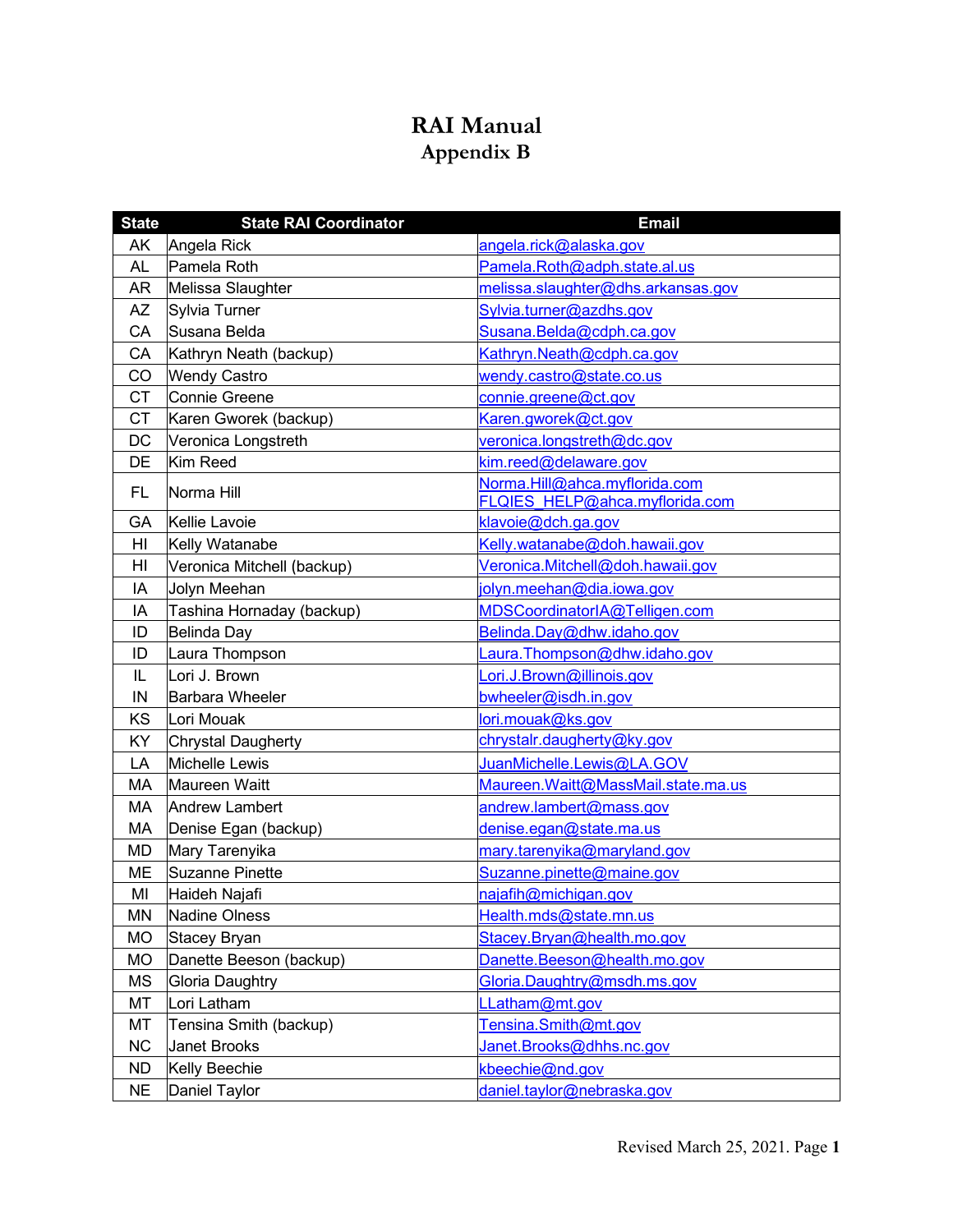| <b>State</b>   | <b>State RAI Coordinator</b>         | Email                                         |
|----------------|--------------------------------------|-----------------------------------------------|
| <b>NE</b>      | Connie Vogt (backup)                 | Connie. Vogt@nebraska.gov                     |
| <b>NH</b>      | Vacant                               |                                               |
| <b>NJ</b>      | Kareen Villano                       | nj.cmsdatastaff@doh.nj.gov                    |
| <b>NJ</b>      | Arlene McNinch (backup)              | arlene.mcninch@doh.nj.gov                     |
| ΝM             | Rosie Brandenberger                  | rosie.brandenberger@state.nm.us               |
| <b>NM</b>      | Francine Arguello                    | Francine.arguello2@state.nm.us                |
| <b>NV</b>      | Carol Eastburg                       | ceastburg@health.nv.gov                       |
| <b>NV</b>      | Jeanne Hesterlee (backup)            | mhesterlee@health.nv.gov                      |
| NY.            | Maria Copperwheat                    | mds3@health.ny.gov                            |
| OH             | Cheryl Moya                          | Cheryl.Moya@odh.ohio.gov                      |
| <b>OK</b>      | Diane Henry                          | DianeH@health.ok.gov                          |
| <b>OR</b>      | Joy Ramsby                           | joy.m.ramsby@dhsoha.state.or.us               |
| <b>PA</b>      | Kevin Fowler                         | QA-MDS@pa.gov                                 |
| <b>PR</b>      | Lourdes Cruz                         | lcruz@salud.gov.pr                            |
| R <sub>l</sub> | Jessica Marcaccio                    | jessica.marcaccio@health.ri.gov               |
| <b>SC</b>      | Vacant                               |                                               |
| <b>SD</b>      | Susan Bakker                         | susan.bakker@state.sd.us                      |
| <b>TN</b>      | <b>Oreather Bell</b>                 | Oreather.Bell@tn.gov                          |
| <b>TX</b>      | Susan Edgeman                        | susan.edgeman@hhsc.state.tx.us                |
| <b>TX</b>      | <b>MDS Coding/Clinical Questions</b> | LTC Regulatory State RAI MDS@hhsc.state.tx.us |
| UT             | Erin Lloyd                           | erinlloyd@utah.gov                            |
| VA             | Diana Marsh                          | diana.marsh@vdh.virginia.gov                  |
| VT             | Suzanne Leavitt                      | Suzanne.Leavitt@vermont.gov                   |
| <b>WA</b>      | Donna Zaglin                         | Donna.Zaglin@dshs.wa.gov                      |
| WI             | <b>Heather Newton</b>                | heathera.newton@dhs.wisconsin.gov             |
| <b>WV</b>      | Joyce Settle                         | joyce.f.settle@wv.gov                         |
| <b>WV</b>      | <b>Tina Maher</b>                    | Tina.E.Maher@wv.gov                           |
| <b>WY</b>      | Timothy Cozad                        | timothy.cozad@wyo.gov                         |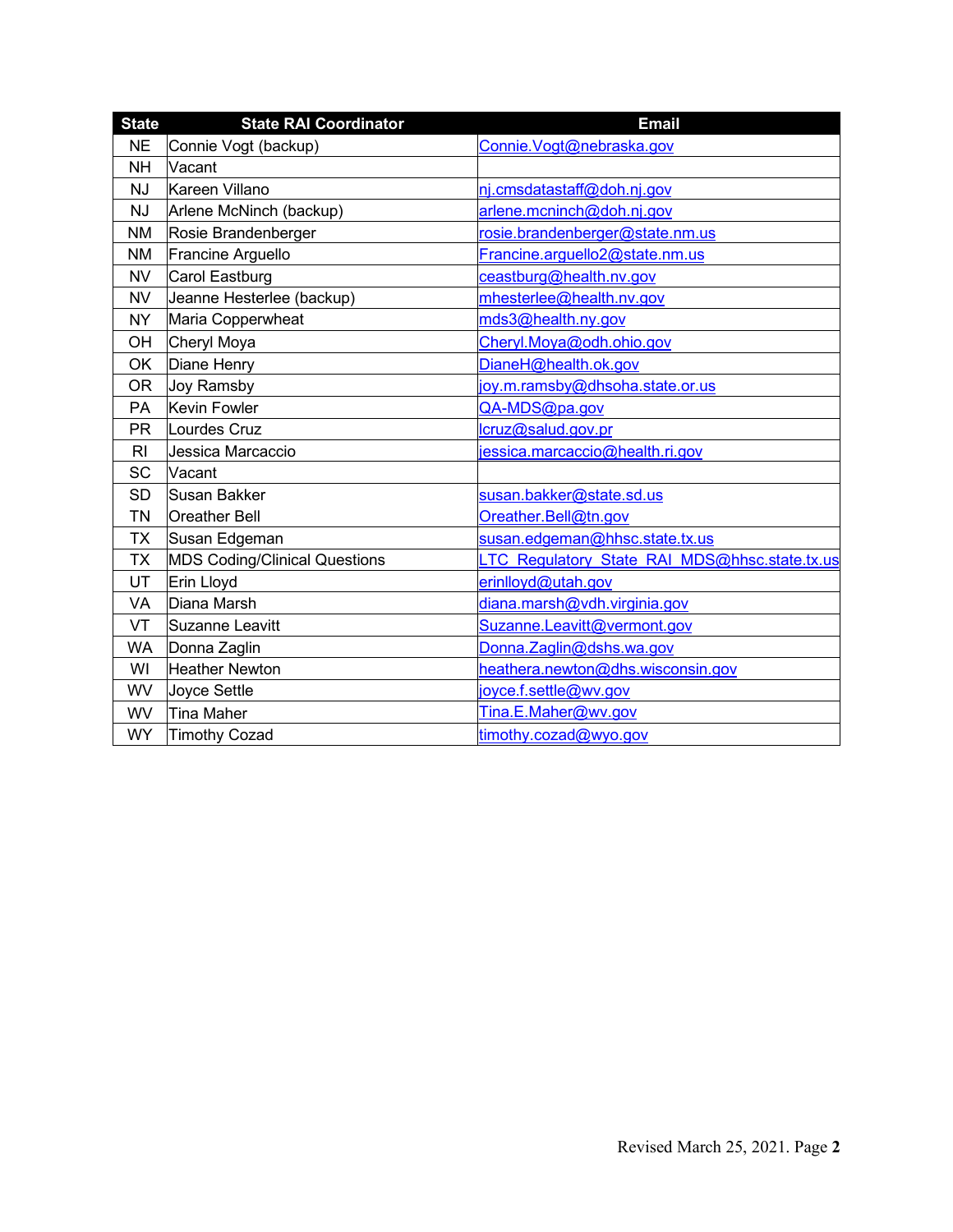| <b>State/Region</b> | <b>RAI Coordinator Panel Member</b> | <b>Email</b>                  |
|---------------------|-------------------------------------|-------------------------------|
| CA                  | Susana Belda                        | Susana.Belda@cdph.ca.gov      |
| FL                  | Norma Hill                          | Norma.Hill@ahca.myflorida.com |
| IL                  | Lori Brown                          | Lori.j.brown@illinois.gov     |
| ME                  | Suzanne Pinette                     | Suzanne.pinette@maine.gov     |
| <b>MN</b>           | <b>Nadine Olness</b>                | Health.mds@state.mn.us        |
| <b>MO</b>           | <b>Stacey Bryan</b>                 | Stacey.Bryan@health.mo.gov    |
| ΟK                  | Diane Henry                         | DianeH@health.ok.gov          |

The RAI Panel is a group of experienced RAI Coordinators who assist CMS and other State RAI Coordinators in answering MDS-related questions. Providers, consultants, and industry associations who have MDS questions should always first contact their State RAI Coordinator, who will then forward questions to the RAI Panel, if needed. When forwarding your questions to the RAI Panel, please be sure to send them to at least three Panel members to ensure your questions are responded to as soon as possible. The RAI Panel is in frequent contact with CMS for consultation and clarification.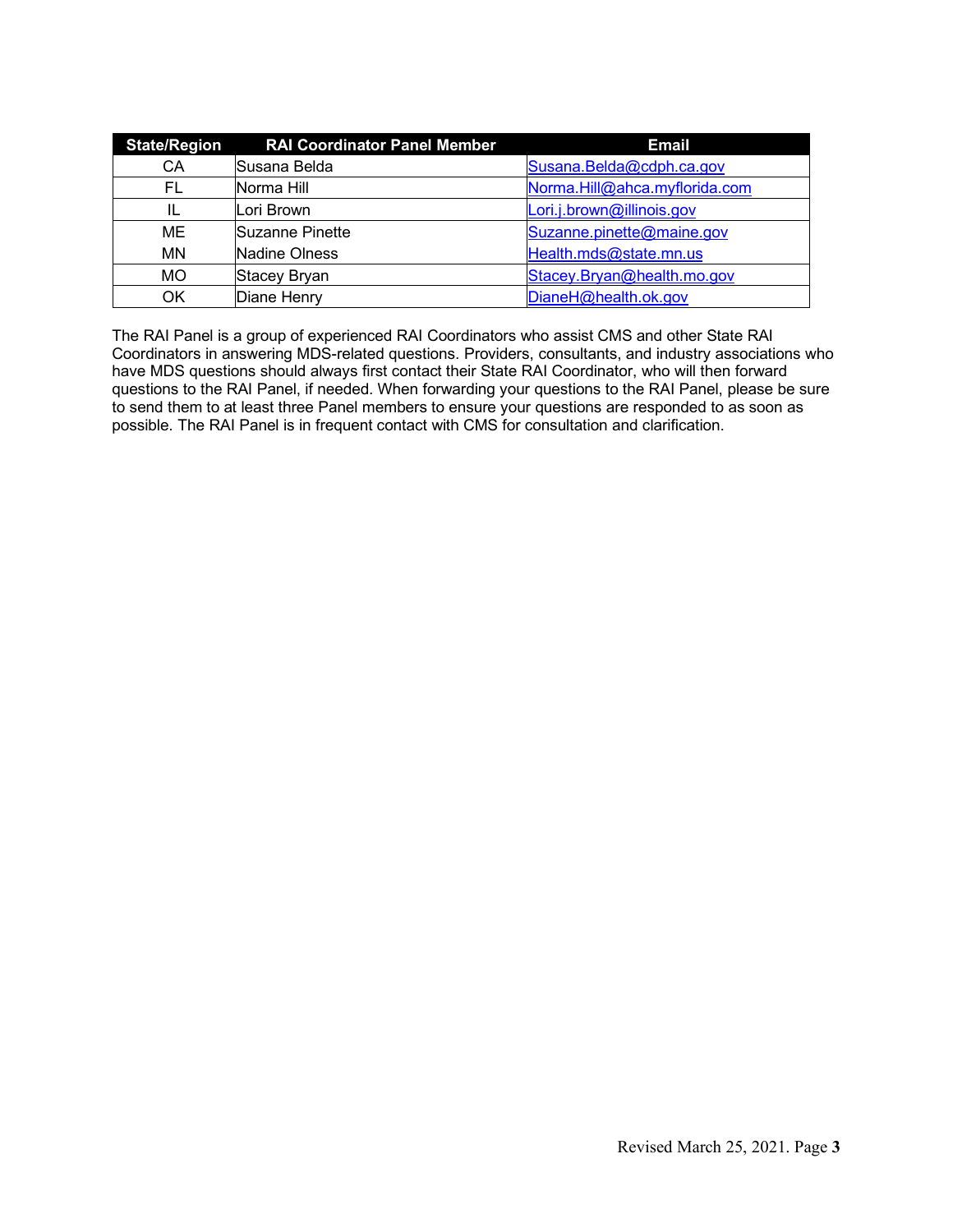| <b>State</b> | <b>MDS Automation Coordinator</b> | <b>Email</b>                        |  |
|--------------|-----------------------------------|-------------------------------------|--|
| AK           | Angela Rick                       | angela.rick@alaska.gov              |  |
| <b>AL</b>    | <b>Mark McDowell</b>              | Mark.mcdowell@adph.state.al.us      |  |
| <b>AR</b>    | <b>Abbie Palmer</b>               | Abbie.palmer@arkansas.gov           |  |
| AR           | Debra Tyler                       | Debra.tyler@arkansas.gov            |  |
| <b>AZ</b>    | Alicia Floyd                      | AZLicense@azdhs.gov                 |  |
| CA           | Kaitlin Ashbrook                  | CDPH-ASPEN-HELP@cdph.ca.gov         |  |
| CA           | LoriAnn Sasano                    | CDPH-ASPEN-HELP@cdph.ca.gov         |  |
| CA           | Roberto Toffoletti                | CDPH-ASPEN-HELP@cdph.ca.gov         |  |
| CA           | <b>Stephanie Torres</b>           | CDPH-ASPEN-HELP@cdph.ca.gov         |  |
| CO           | <b>Wendy Castro</b>               | wendy.castro@state.co.us            |  |
| <b>CT</b>    | Surjit Sethuraman                 | surjit.sethuraman@ct.gov            |  |
| DC           | <b>Jeffrey Butler</b>             | jeffrey.butler@dc.gov               |  |
| DE           | Shailendra Khanal                 | shailendra.khanal@delaware.gov      |  |
| FL           | Jennifer Babcock                  | Jennifer.Babcock@ahca.myflorida.com |  |
| GA           | Kenni Sue Keller                  | kskeller@dch.ga.gov                 |  |
| HI           | Veronica Mitchell (backup)        | Veronica.Mitchell@doh.hawaii.gov    |  |
| IA           | Tashina Hornaday                  | MDSCoordinatorIA@Telligen.com       |  |
| ID           | <b>Kristy Burns</b>               | kristy@mslc.com                     |  |
| ID           | Stan Rennaux (backup)             | Stanley.Rennaux@dhw.idaho.gov       |  |
| IL           | Jonna Gouchenouer                 | Jonna.Gouchenouer@illinois.gov      |  |
| IN           | James L. Hayes                    | jhayes@isdh.in.gov                  |  |
| KS           | <b>Kristy Burns</b>               | kristy@mslc.com                     |  |
| KY           | Rhonda Littleton-Roe              | Rhonda.littleton@ky.gov             |  |
| LA           | <b>Michael Mire</b>               | Michael.Mire@la.gov                 |  |
| MA           | Vacant                            |                                     |  |
| MD           | Mary Tarenyika                    | mary.tarenyika@maryland.gov         |  |
| ME           | <b>Susan Cloutier</b>             | Susan.Cloutier@Maine.gov            |  |
| MI           | Jeffrey Pung                      | Pungj6@michigan.gov                 |  |
| <b>MN</b>    | <b>Brenda Boike-Meyers</b>        | health.MDSOASISTECH@state.mn.us     |  |
| MO           | Danette Beeson                    | Danette.Beeson@health.mo.gov        |  |
| <b>MS</b>    | <b>Michelle Austin</b>            | Michelle.Austin@msdh.ms.gov         |  |
| <b>MS</b>    | <b>Gloria Daughtry</b>            | Gloria.Daughtry@msdh.ms.gov         |  |
| MT           | Lori Latham                       | LLatham@mt.gov                      |  |
| MT           | Tensina Smith                     | Tensina.Smith@mt.gov                |  |
| <b>NC</b>    | Sandra McLamb                     | Sandra.mclamb@dhhs.nc.gov           |  |
| <b>ND</b>    | <b>Todd Friesz</b>                | toddfriesz@nd.gov                   |  |
| <b>ND</b>    | Mary Dillman                      | midillman@nd.gov                    |  |
| <b>NE</b>    | Greg Carlson                      | greg.carlson@nebraska.gov           |  |
| <b>NE</b>    | Dawn Sybrant (backup)             | dawn.sybrant@nebraska.gov           |  |
| <b>NH</b>    | Vacant                            |                                     |  |
| <b>NJ</b>    | Eunice Santiago                   | Eunice.Santiago@doh.nj.gov          |  |
| NM           | Carla Konwin                      | carla.konwin3@state.nm.us           |  |
| NM           | Rosie Brandenberger               | rosie.brandenberger@state.nm.us     |  |
| <b>NM</b>    | Francine Arguello (backup)        | Francine.arguello2@state.nm.us      |  |
| NV           | Mike L. Guzzetta                  | mguzzetta@health.nv.gov             |  |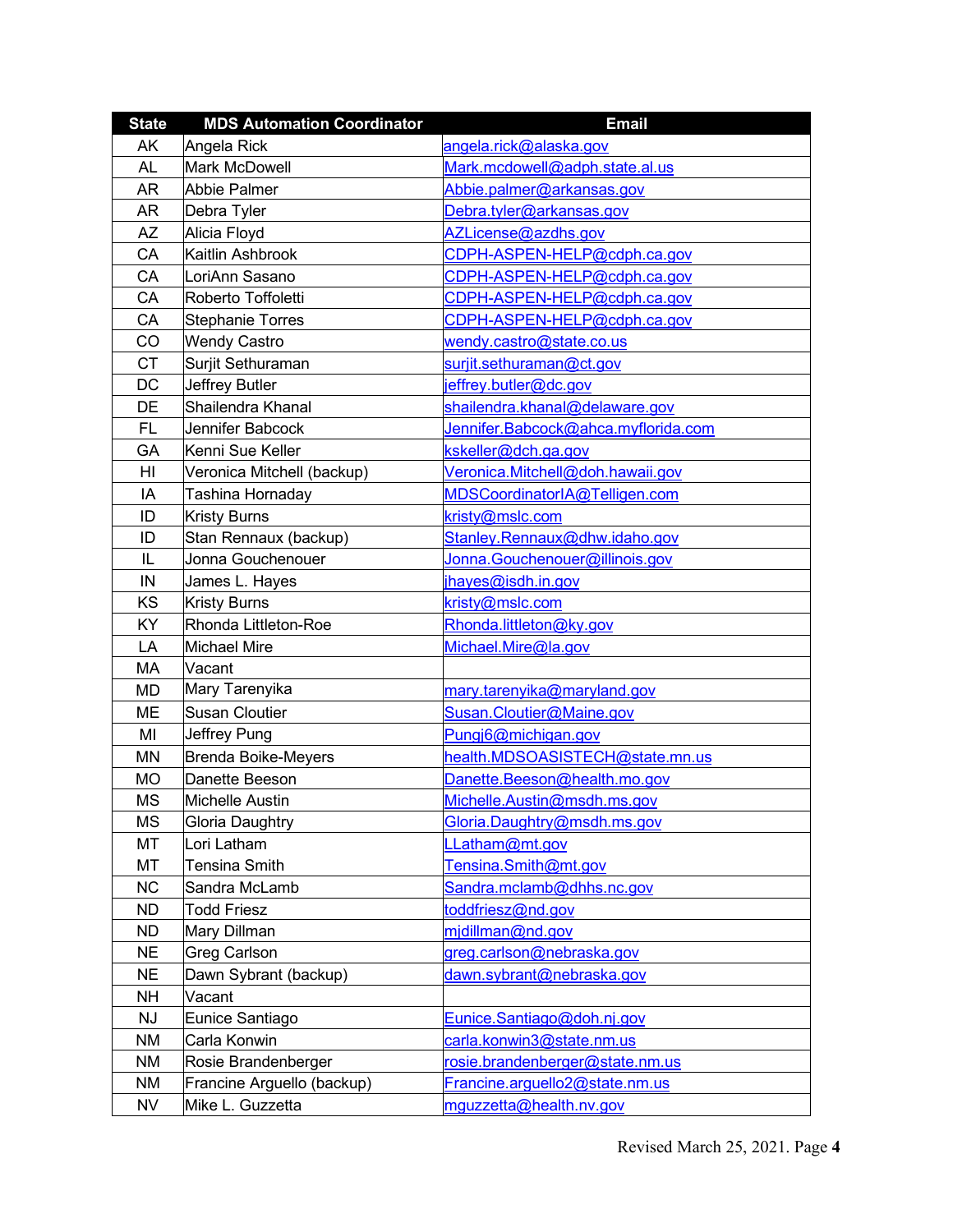| <b>State</b> | <b>MDS Automation Coordinator</b> | <b>Email</b>                       |
|--------------|-----------------------------------|------------------------------------|
| NY           | <b>Greg Schoonmaker</b>           | mds3@health.ny.gov                 |
| OH           | Keith Weaver                      | keith.weaver@odh.ohio.gov          |
| ОK           | <b>Wanda Roberts</b>              | WandaR@health.ok.gov               |
| 0R           | Jason Woolery                     | jason.r.woolery@dhsoha.state.or.us |
| PA           | <b>Ruth Anne Barnard</b>          | rbarnard@pa.gov                    |
| <b>PR</b>    | Juan Rivera                       | jrivera@salud.gov.pr               |
| RI           | <b>William Finocchiaro</b>        | William.finocchiaro@health.ri.gov  |
| SC           | Jesse M. Olivares                 | olivarjm@dhec.sc.gov               |
| SD           | Doug Knutson                      | doug.knutson@state.sd.us           |
| TN           | John W. Miller                    | John.w.miller@tn.gov               |
| ТX           | Brian Johnson                     | brian.johnson@hhsc.state.tx.us     |
| UT           | Angela Anderson                   | angelaanderson@utah.gov            |
| VA           | Sandy Lee                         | Sandy.lee@vdh.virginia.gov         |
| VT           | Tammy Wehmeyer                    | tammy.wehmeyer@vermont.gov         |
| WA           | <b>Betty Metz</b>                 | Betty.Metz@dshs.wa.gov             |
| WI           | <b>Heather Newton</b>             | heathera.newton@dhs.wisconsin.gov  |
| WI           | <b>Emily Virnig</b>               | emily.virnig@dhs.wisconsin.gov     |
| <b>WV</b>    | <b>Tina Maher</b>                 | Tina.E.Maher@wv.gov                |
| <b>WY</b>    | <b>Tammy Schmitt</b>              | tammy.schmitt@wyo.gov              |